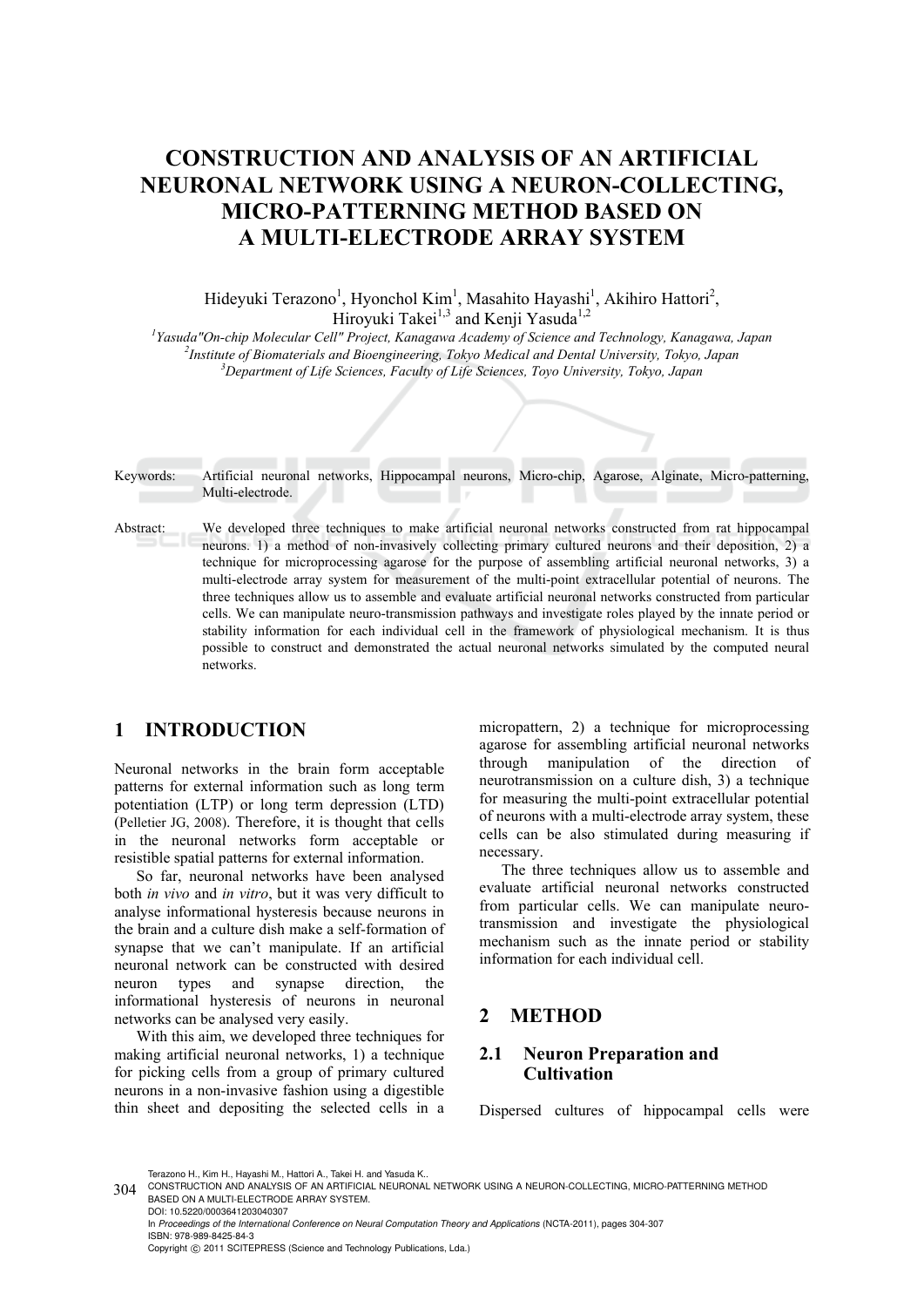prepared from E18 of Wistar rats according to the National Institutes of Health guidelines for laboratory animal care and safety. The hippocampal formation was dissected out from anesthetized animals in ice-cold Hanks balanced salt solution. Then hippocampal formation was treated with 0.25% trypsin (Wako) and 0.01% DNase I (Sigma) at 37°C for 30 min. After adding Fatal bovine serum, cells were centrifuged at 1,000 rpm for 5 min. The remaining cells were dispersed in 2 mL Neurobasal (Invitrogen Neurobasal medium) supplemented with 2% B-27 (Invitrogen) and 1% penicillinstreptomysin at 37°C. For primary cultures and recultures, neurons and glias were plated onto a 35 mm culture dish coated with poly-L-lysine (Iwaki) at a cell density of  $1.0 \times 10^5$  cells / cm<sup>2</sup> at 37°C in a humidified 5%  $CO<sub>2</sub>$  and 95% air atmosphere.

#### **2.2 Formation of a Cell Collection Dish for Primary Neurons and Neurons Network**

ΔN IN 80 µL of 1.5% sodium alginate was put on a 35-mm culture dish and sodium alginate was spin-coated at 3,000 rpm for 10 sec, and dried. Subsequently, the sodium alginate was gelled by applying  $1.5\%$  CaCl<sub>2</sub>, and a calcium alginate thin layer was made on the culture dish. Next, 200mM poly-l-lysine hydroborate (PLL) and 4% polyethyleneimine (PEI) was coated.

#### **2.3 Detaching and Transferring the Cells**

For detaching and transferring cells, a glass capillary whose internal diameter was 0.6 mm was heated, pulled, and fire polished to make the internal diameter around 80 µm using a puller (Narishige) and a micro forge (Narishige). The micro-capillary was fire polished and siliconized by sigmacote (Sigma). To detach the cells, the capillary was filled with a culture medium with  $5mM$  EDTA  $\cdot$  2Na (Dojindo Laboratories)

### **2.4 Re-culture of the Collected Cells**

Releasing of the medium containing EDTA from the microcapillary and retrieving cells was controlled by adjusting the air pressure in the microcapillary using a pneumatic manual micro-injector (Eppendorf). The retrieved cells were put onto another culture dish and cultivated. A second cultivation dish for neuron was coated with PLL.



Figure 1: The procedure of collecting a cultured single neuron.

## **2.5 Agarose Microprocessing System for the Single Cultivation and Regulating the Direction of Neurite**

Microstructures (microchamber and microchannel) to fix cell positions, guide neurites and form the network patterns were created using a photothermal etching method. A 1480-nm infrared laser beam was focused on the agar thin layer through the objective lens of the microscope on the culture dish, causing the agar at the focal point to melt (Fig.2).



Figure 2: Device configuration of an agarose microprocessing system.

#### **2.6 An agarose Microprocessing and Multi-electrode Array System for the Measurement of an Action Potential of an Artificial Neuronal Network**

A multi-electrode array (MEA) chip was formed on a glass slide consisting of either a  $8 \times 8$  or  $16 \times 4$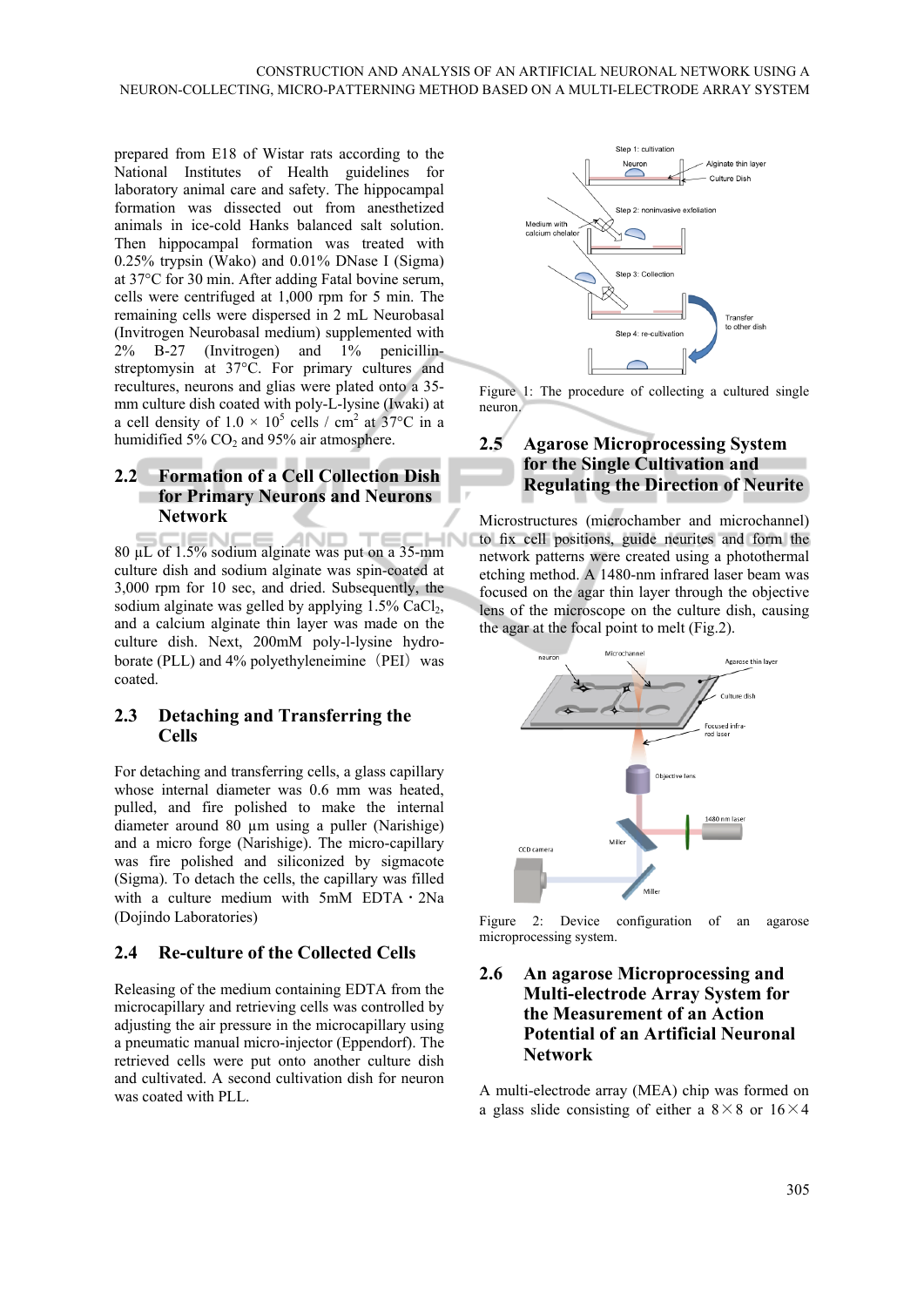electrode array. This system enables measurement of extracellular action potentials of single neurons and a sampling rate of 100 kHz per channel can be used. The MEA chip was made of indium tin oxide (ITO) whose transparency facilitate subsequent microfabrication of microchamber and microchannel, so that this system allow us to fabricate agarose microchambers and microchannels on the MEAs chip. To measure action potential of artificial neuronal network of neurons, agarose microstructures was made on the MEAs chip.

#### **3 RESULTS**

#### **3.1 Preparation of a Collection Dish for Primary Neurons**

Sodium alginate was put on a culture dish, and coated by spin-coater, and then dried in air. Subsequently, sodium alginate was gelled by applying  $CaCl<sub>2</sub>$  solution. A thin calcium alginate sheet was dried and washed. Subsequently, PLL and PEI were coated.

Primary neurons adhered onto the PLL-microcontact-printed alginate dish and extended the neurites and axons very well.

#### **3.2 Collection of Cultured Primary Hippocampal Neurons and Re-cultivation**

Primary hippocampal neurons were initially cultured on the detaching-culture dish for neurons. After a few minutes, neurons started to adhere on the detaching-culture dish. After 1 day, hippocampal neurons extended their neurites. After confirming that neurites of cells were extended, the medium containing EDTA was loaded by a micro-capillary. Then calcium alginate around the target cell was immediately solated, and target cells were released from the layer. The released neurons were collected with a pipette very easily. They were cultured on another dish coated with PLL. All steps from cell collecting to re-culturing required less than 2 min. The collected neuron retained their shapes and did not shrink, and re-cultivated neurons are extended their neurites immediately (Fig3).



Figure 3: Micrographs of each step for collecting cultured neuron.

#### **3.3 Neuron Cultivation on the Agarose-micropatterned Chamber**

Primary neurons dissected from hippocampal formation were initially cultured in an agarose microchamber. Neurons transferred by a micropipette adhered onto the microchamber. After 1 day, neurite of neurons extended along the microchamber. Neuron didn't adhere onto the bottom of the small chamber whose diameter was 20µm. Furthermore, neurons didn't extend neurites along the microchannel whose width was less than 7µm.

#### **3.4 Measurement of the Extracellular Action Potential of Micropatterned Single Neurons**

A microchamber was made on top of each electrode and these microchambers were interconnected via micro-channels. The Primary hippocampal neurons were initially cultured on the detaching culture dish for neuron. After a few minutes, neurons started to adhere onto the detaching culture dish. After 1 day, hippocampal neurons extended their neurites. After 7days, the extracellular action potential was recorded (Fig.4).



Figure 4: An extracellular action potential recording from single neuron on the micropatterned structure.